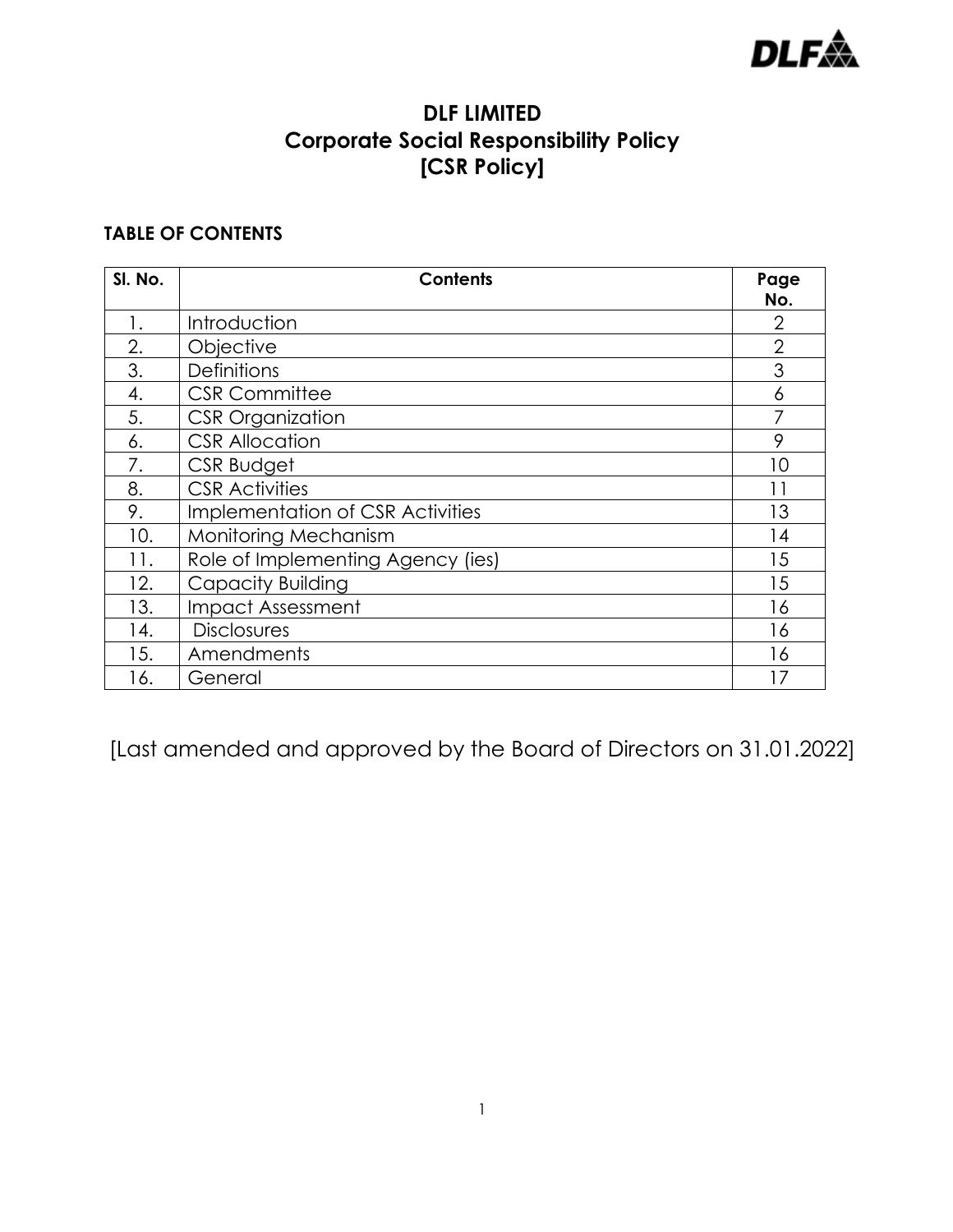

# **DLF LIMITED**

## **CORPORATE SOCIAL RESPONSIBILITY POLICY**

## **[IN TERMS OF SECTION 135 OF THE COMPANIES ACT, 2013 READ WITH THE COMPANIES (CORPORATE SOCIAL RESPONSIBILITY POLICY) RULES, 2014]**

#### **1. INTRODUCTION**

DLF Limited (the "Company") has proven track record of sustained development, growth, customer satisfaction and innovation. The Company's primary business is development of residential, commercial and retail properties. The Company has a unique business model with earnings arising from development and rentals. Its exposure across businesses, segments and geographies, mitigates any down-cycles in the market.

This CSR Policy [as defined in clause 3(g)] aims to define and establish the Company's Policy framework towards CSR [as defined in clause 3(e)].

## **2. OBJECTIVES**

The Company recognizes and is committed towards creating common good for all. The Company shall implement its CSR Activities to integrate economic, environmental and social objectives with its operations and growth for common good. The Company is committed towards making visible and tangible contribution to communities and environment.

The Company shall identify projects/ programs/ activities both in urban/ rural areas that will improve quality of life.

The broad objectives of this CSR Policy is to:

(i) elucidate and inform to all Stakeholders about the Company's CSR Policy;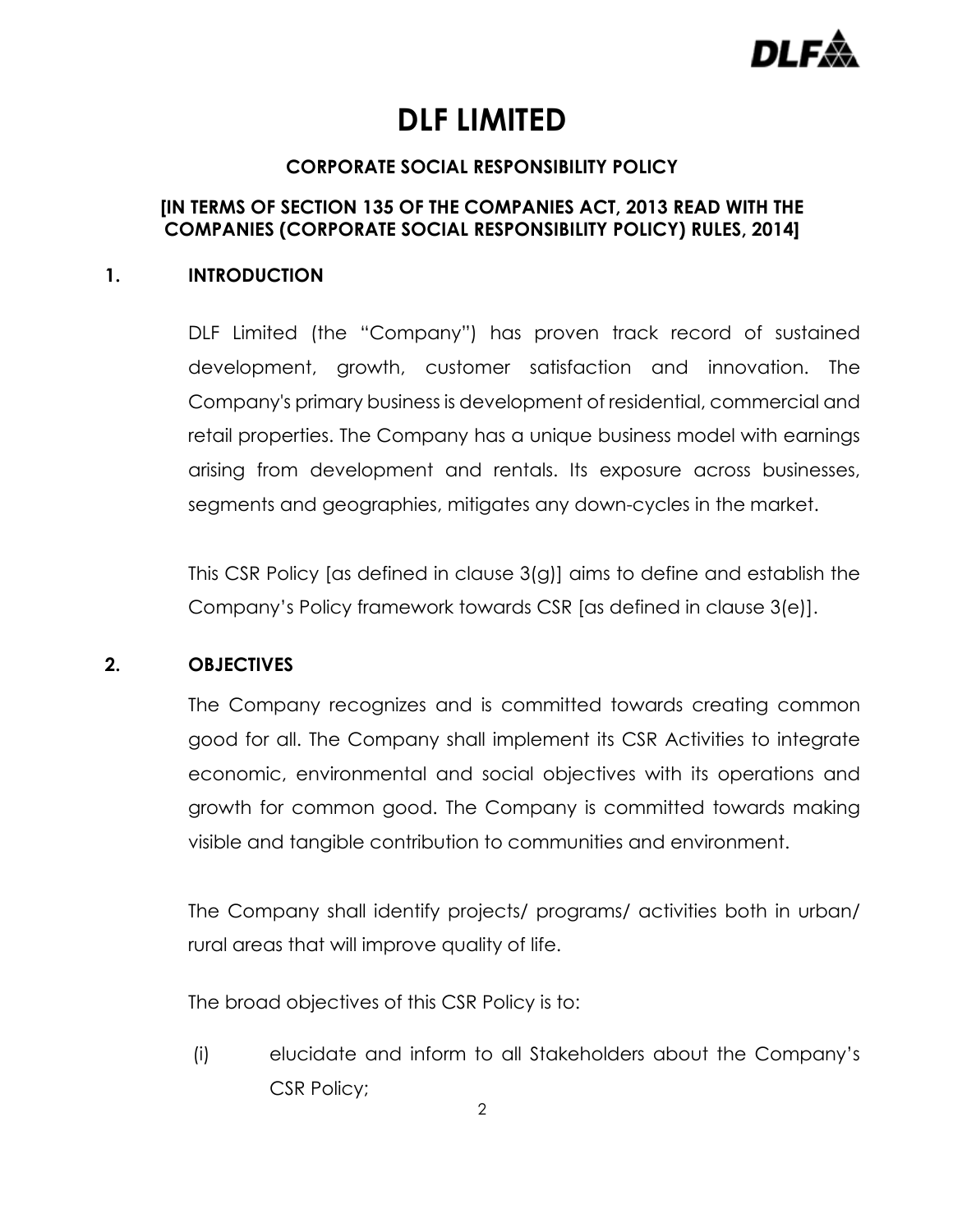

- (ii) demonstrate commitment to the common good through responsible business practices and good governance;
- (iii) actively support the country's development agenda to ensure sustainable change;
- (iv) set high standards of quality in the delivery of services in the social sector by creating robust processes and replicable models; and
- (v) engender a sense of empathy and equity among employees of the Company to motivate them to give back to the society.

The CSR Policy shall be implemented in accordance with the provisions of Section 135 of the Companies Act, 2013 and the Rules made thereunder. It shall apply to all the CSR Activities undertaken by the Company in India as per Schedule VII of the Act and any amendments or modifications thereto.

The CSR activities shall not include activities undertaken by the Company in pursuance of the normal course of its business. Further, projects, programs or activities that solely benefit the employees of the Company and their families shall not be considered as CSR Activities under this CSR Policy.

## **3. DEFINITIONS**

Definitions of some of the key terms used in this policy are given below:

- a) **'Act'** means Companies Act, 2013 read with Rules made threunder, as amended from time to time.
- b) **'Administrative Overheads'** means the expenses incurred by the Company for 'general management and administration' of Corporate Social Responsibility functions in the Company but shall not include the expenses directly incurred for the designing, implementation, monitoring, and evaluation of a particular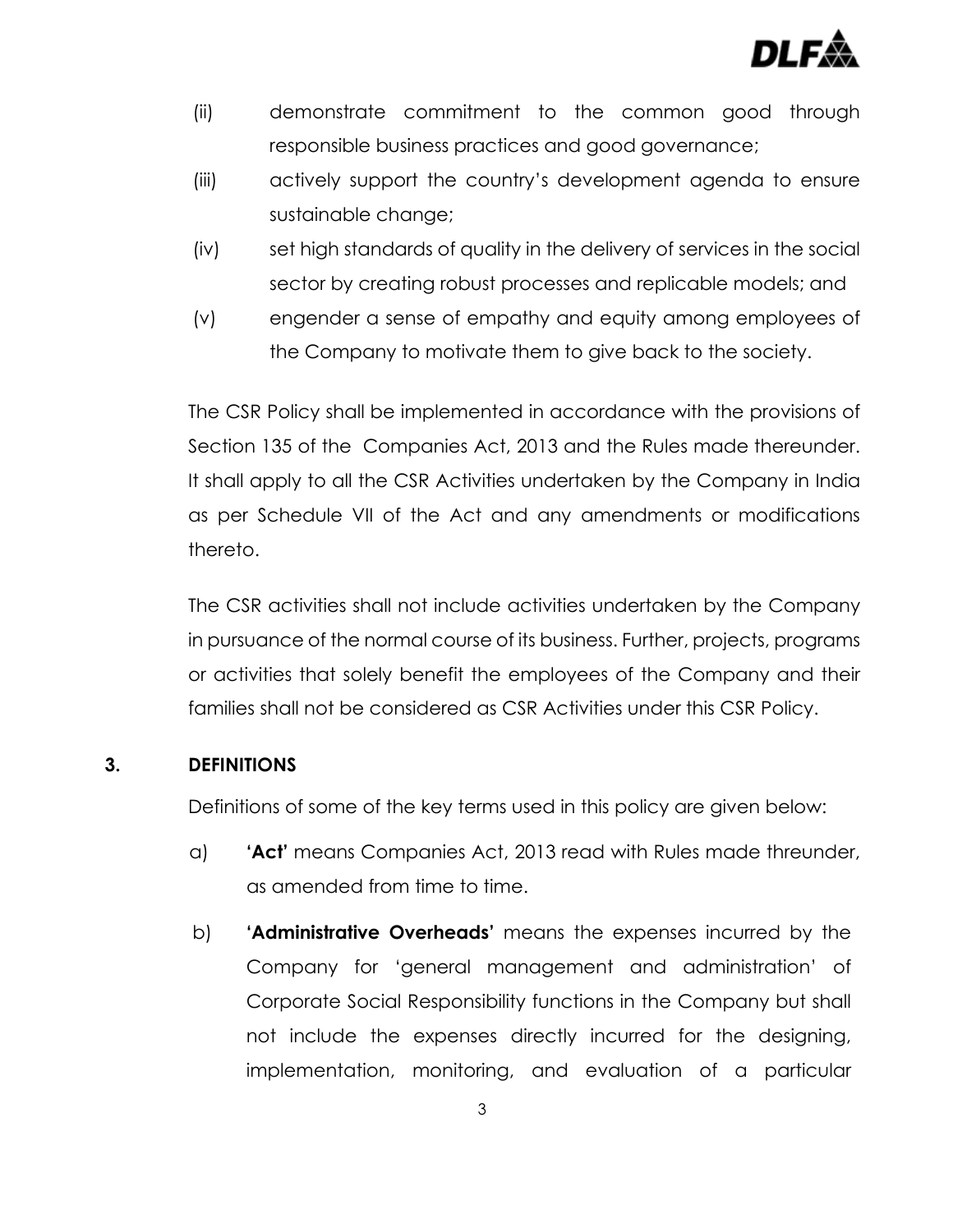

Corporate Social Responsibility project or programme.

- c) **'Annual Action Plan'** means a plan formulated by the CSR Committee and recommend to the Board, in pursuance of theCSR Policy, which shall include the following:
	- (i) the list of CSR projects or programmes that are approved tobe undertaken in areas or subjects specified in Schedule VIIto the Act;
	- (ii) the manner of execution of such projects or programmes as specified in the Rules;
	- (iii) the modalities of utilisation of funds and implementation schedules for the projects or programmes;
	- (iv) monitoring and reporting mechanism for the projects or programmes; and
	- (v) details of need and impact assessment, if any, for the projects undertaken by the Company.
- d) **'Board'** means Board of Directors of the Company.
- e) '**Corporate Social Responsibility**' or '**CSR**' means the activities undertaken by a Company in pursuance of its statutory obligationlaid down in Section 135 of the Act but shall not include the following:
	- (i) activities undertaken in pursuance of normal course of business of the Company;
	- (ii) any activity undertaken by the Company outside India except for training of Indian sports personnel representing any State or Union territory at national level or India at international level;
	- (iii) contribution of any amount directly or indirectly to any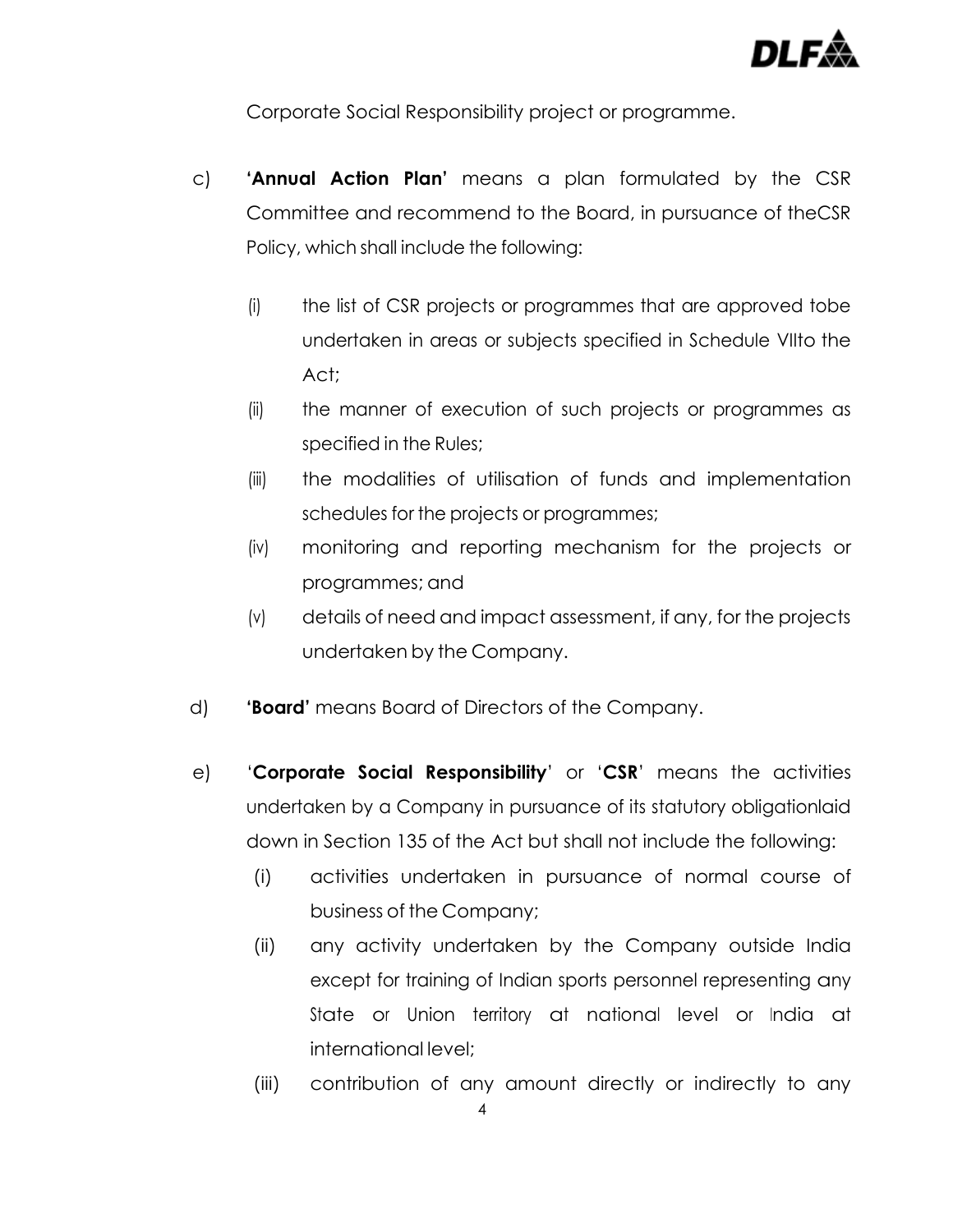

political party under Section 182 of the Act;

- (iv) activities benefitting employees of the Company as defined in Section 2(k) of the Code on Wages, 2019;
- (v) activities supported by the Company on sponsorship basis for deriving marketing benefits for its products or services;and
- (vi) activities carried out for fulfilment of any other statutory obligations under any law in force in India.
- f) **'CSR Committee'** means CSR Committee of the Board.
- g) **'CSR Policy'** means a statement containing the approach and direction given by the Board, taking into account the recommendations of the CSR Committee, and includes guiding principles for selection, implementation and monitoring of activities as well as formulation of the annual action plan.
- h) **'International Organisation'** means an organisation notified by the Central Government as an international organisation under Section 3 of the United Nations (Privileges and Immunities) Act, 1947, to which the provisions of the Schedule to the said Act apply.
- i) **'Net Profit'** means Net Profit as defined in the Act.
- j) **'Ongoing Project'** means a multi-year project undertaken by the Company in fulfilment of its CSR obligation having timelines not exceeding three years excluding the financial year in which it was commenced, and shall include such project that was initially not approved as a multi-year project but whose duration has been extended beyond one year by the Board based on reasonable justification.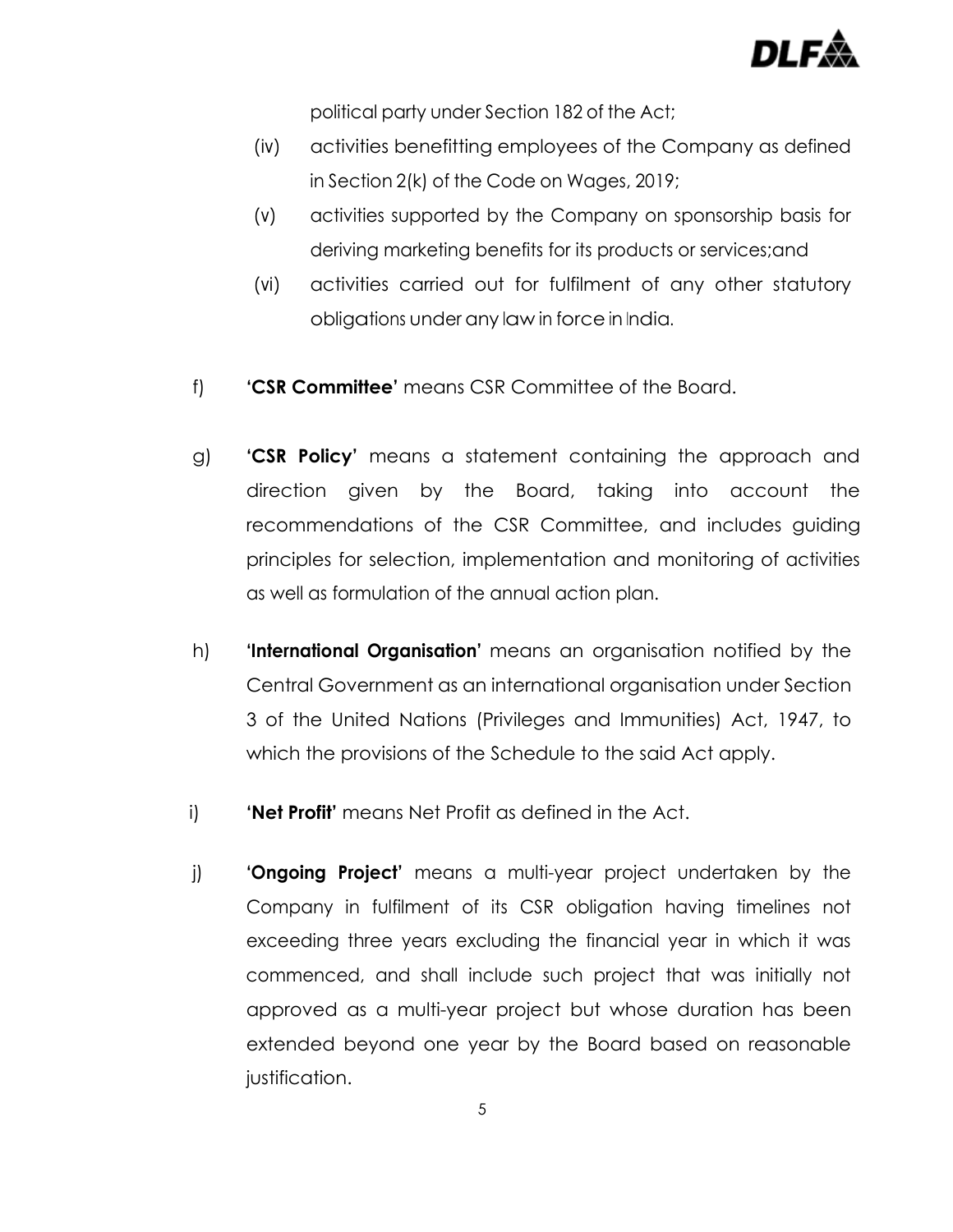

- k) **'Public Authority'** means Public Authority as defined in the Rules.
- l) **'Rules'** mean the Companies (Corporate Social Responsibility Policy) Rules, 2014, as amended from time to time.
- m) **'Stakeholder'** means and includes:
	- **I** local community;
	- **employees;**
	- **shareholders;**
	- suppliers/vendors/consultants;
	- **Contractors;**
	- service providers;
	- Any other person including workers involved in construction and allied activities of the Company or category of persons, as may be prescribed in the Act and/or by the CSR Committee including society at large.

Words and expressions not defined in this Policy shall have the same meaning as defined in the Act read with the Rules.

#### **4. CSR COMMITTEE**

In compliance with the requirements of Section 135(1) of the Act, a CSR Committee has been constituted by the Board. The CSR Committee at all times shall comprise a minimum of 3 directors out of which at least 1 director would be an independent director.

Chairman, Chief Executive Officer and Whole-time Director (in-charge of Corporate Affairs) and Group Chief Financial Officer of the Company or such other person as may be authorized by the Board shall be permanent invitees to the meetings of the CSR Committee. The Committee may invite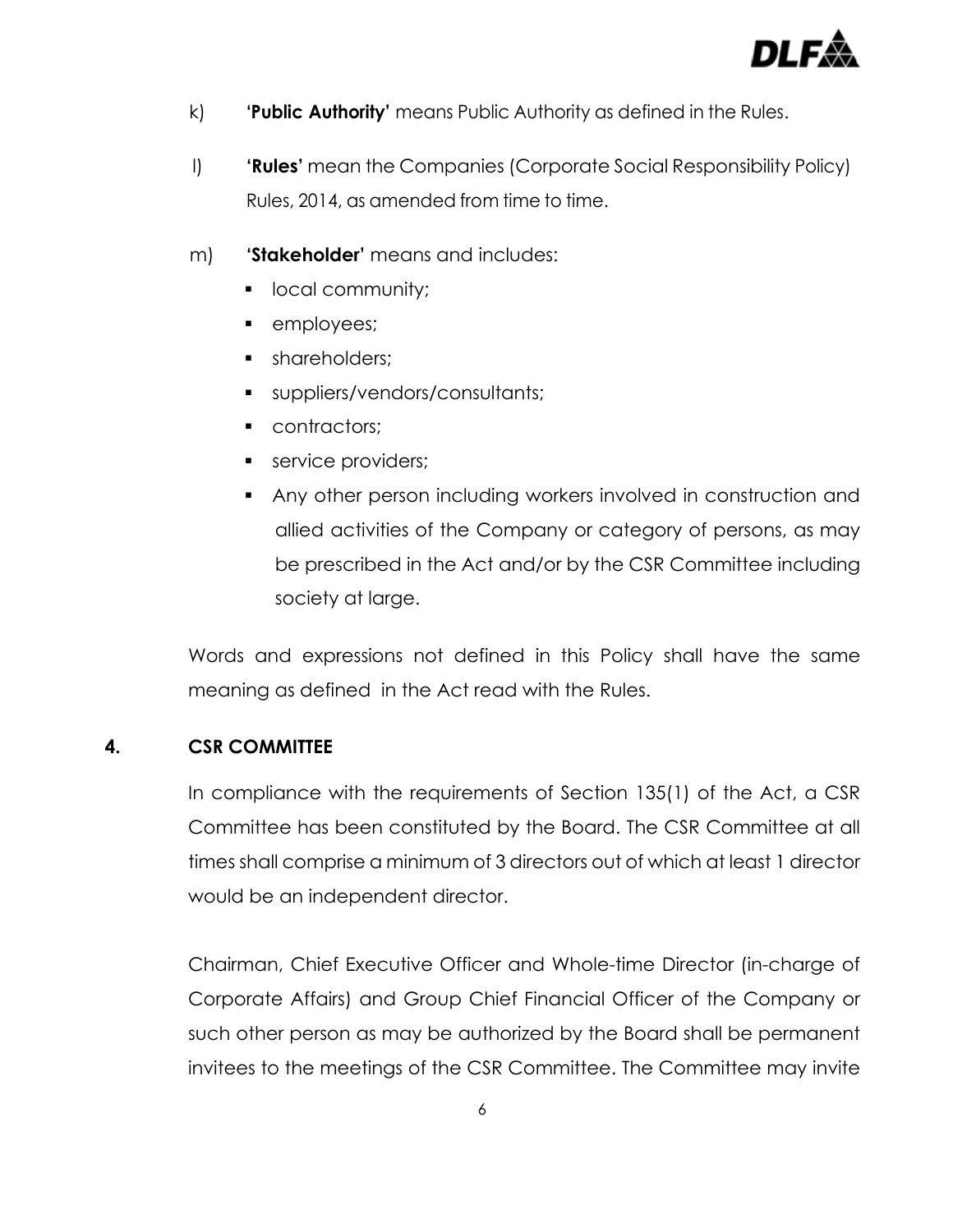

such other executive(s)/employees of the Company, professionals, experts and outsiders with relevant experience, as it may consider appropriate in its sole discretion, whether on permanent basis or temporarily for meetings of the Committee, to advise on the various CSR Activities being undertaken/to be undertaken by the Company.

The CSR Committee shall institute transparent monitoring mechanism for implementation of the CSR Activities undertaken by the Company.

#### **4.1 TERMS OF REFERENCE OF THE CSR COMMITTEE**

The CSR Committee shall be responsible for:

- (i) Formulate, recommend and modify/ alter whenever necessary, Corporate Social Responsibility Policy which shall indicate the projects/ programs/ activities to be undertaken by the Company, as specified in Schedule VII of the Act;
- (ii) Recommend the amount of expenditure to be incurred on the projects/ programs/ activities referred to in clause (i) above;
- (iii) Institutionalize transparent monitoring mechanism for ensuring implementation of the CSR projects/ programs/ activities; and
- (iv) Any other activity(ies)/ programs/ functions, as may be assigned by the Board.

#### **5. CSR ORGANISATION**

The CSR Activities shall be undertaken/executed/implemented either by the Company itself and/or primarily through DLF Foundation/ DLF Qutab Enclave Complex Educational Charitable Trust/DLF Qutab Enclave Complex Medical Charitable Trust/ CGS Public Charitable Trust or any other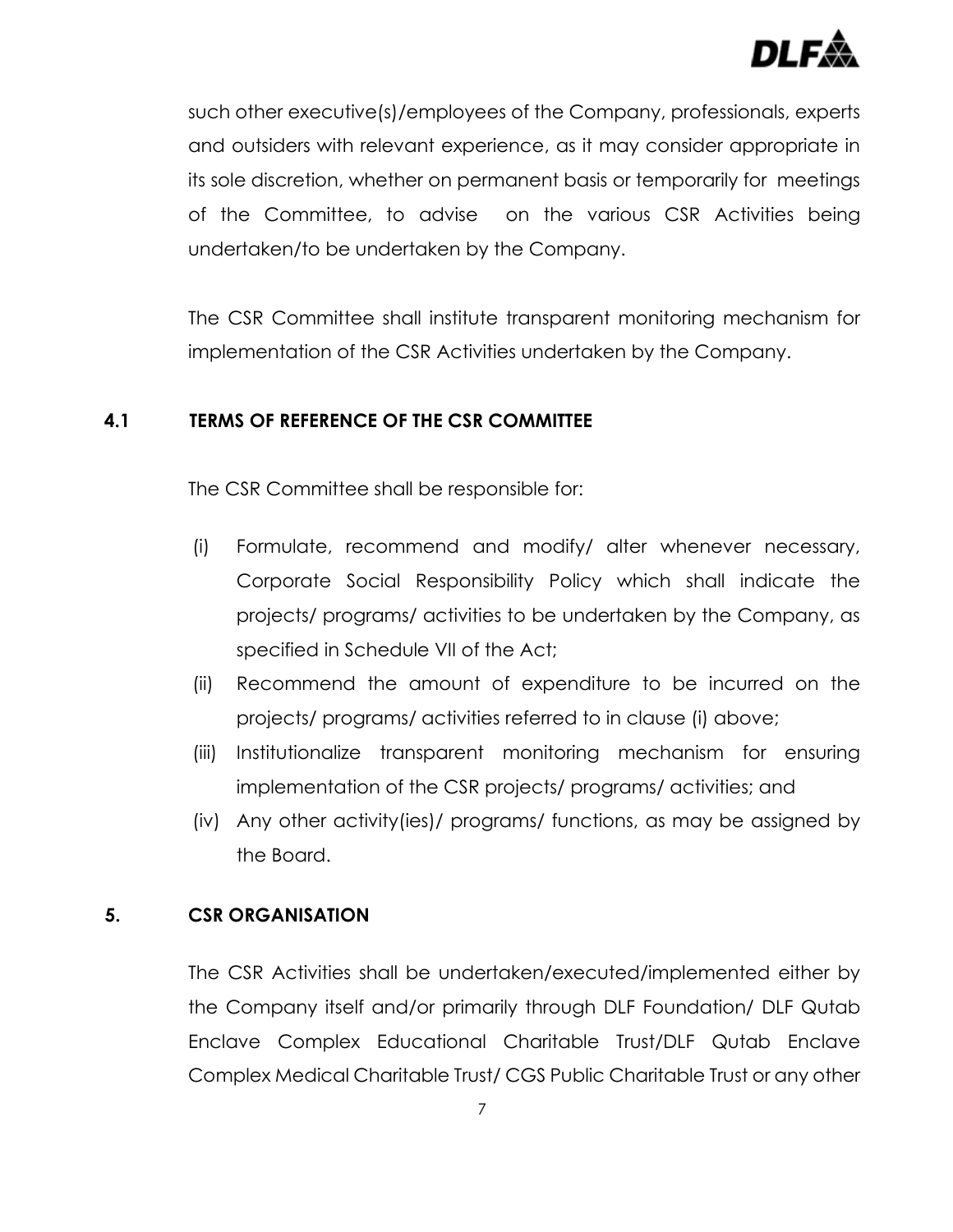

trust(s)/ registered society established by the Company. The Company may also conduct/implement its CSR Activities through any company established by the Company or its subsidiary(ies), or associate(s) under Section 8 of the Act or a registered public trust or a registered society, registered under Section 12A and 80G of the Income-tax Act, 1961, established by the Company, either singly or along with its holding company/ subsidiary(ies), or associate(s) or other company(ies).

In the event, the Company implement its CSR Activities through any other trust(s), society(ies), company(ies) that is not established by the Company or its subsidiary(ies) or associate(s), such trust(s), society(ies), company(ies) shall have (a) registration under Section 12A and 80G of the Income-tax Act, 1961; and (b) an established track record of at least three years in undertaking similar programs or projects and the Company will clearly specify the project or programs to be undertaken through these entities, the modalities of utilization of funds on such projects and programmes and the monitoring and reporting mechanism.

The Company may also collaborate or pool resources with its Holding, or subsidiaries, joint venture company or associates or other companies to undertake CSR Activities, provided that the CSR Committees of the respective companies are in a position to report separately on such CSR Activities being undertaken in accordance with the Act.

The Company will ensure that implementing agecy(ies), who agreed to undertake any CSR activity(ies) of the Company, shall have registered itself/ themselves with the Ministry of Corporate Affairs by filing requiste form w.e.f. 1st April, 2021.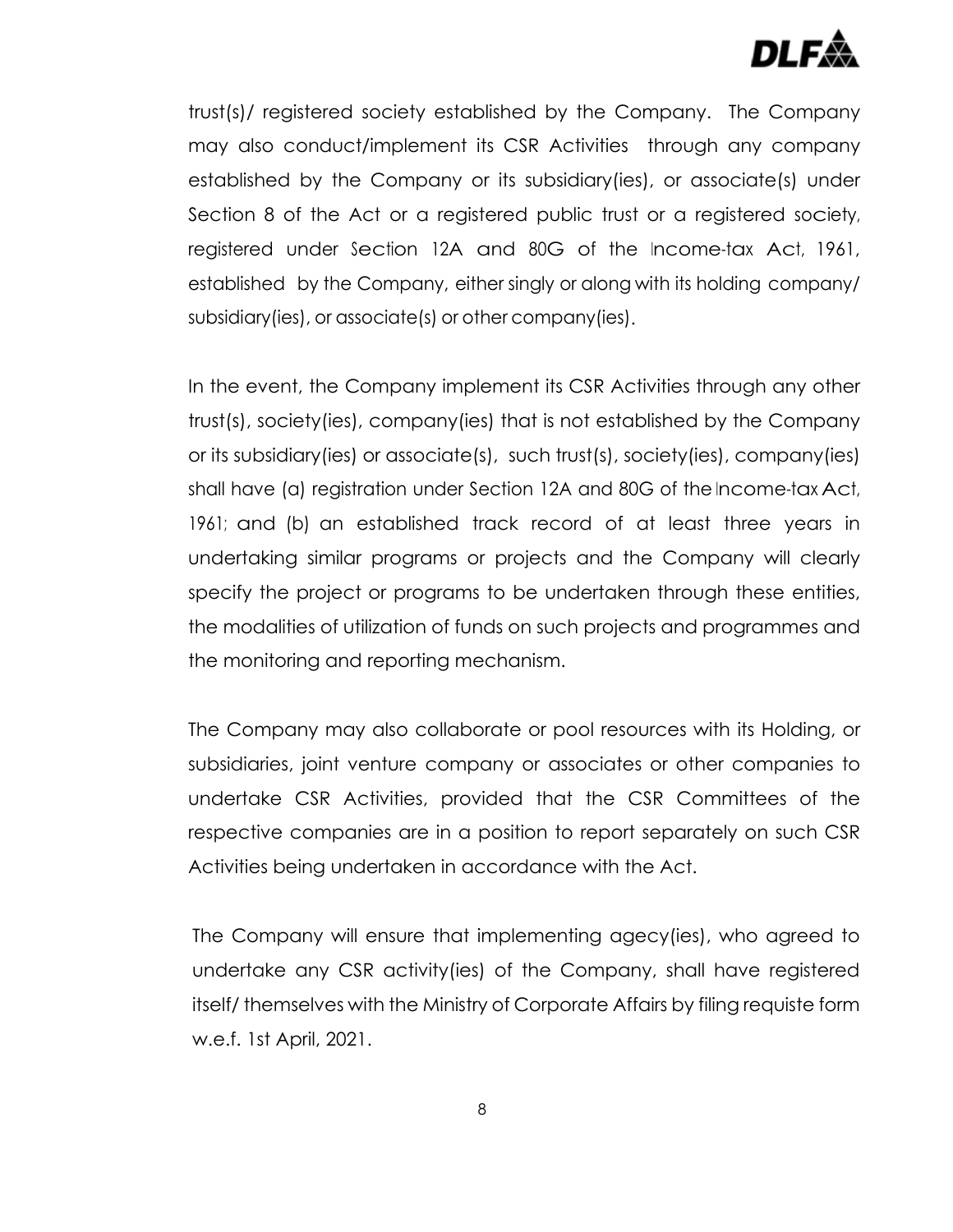

#### **6. CSR ALLOCATION**

The CSR Allocation for a financial year shall include – (a) at least 2% of the average Net Profits of the Company for the last three financial years; (b) any income arising there from; (c) surplus arising out of CSR Activities; and (d) any contribution specifically received for CSR Activities. Further, it is clarified that any surplus arising out of CSR Activities shall not form part of the business profits.

The CSR amount may be spent by the Company for creation or acquisition of a capital asset, which shall be held by (a) a company established under Section 8 of the Act, or a Registered Public Trust or Registered Society, having charitable objects and CSR Registration Number under the Rule; or (b) beneficiaries of the said CSR project, in the form of self-help groups, collectives, entities; or (c) a public authority.

The Board shall ensure that the Administrative Overheads shall not exceed 5% of total CSR expenditure of the Company for the financial year.

In case, the Company spends an amount in excess of requirement provided in Section 135(5) of the Act, such excess amount may be set-off against the requirement to spend Section 135(5) of the Act up to an immediate succeeding three financial years provided the same has been approved by the Board and passed a resolution to that effect and the excess amount available for set-off shall not include the surplus arising out of the CSR activities.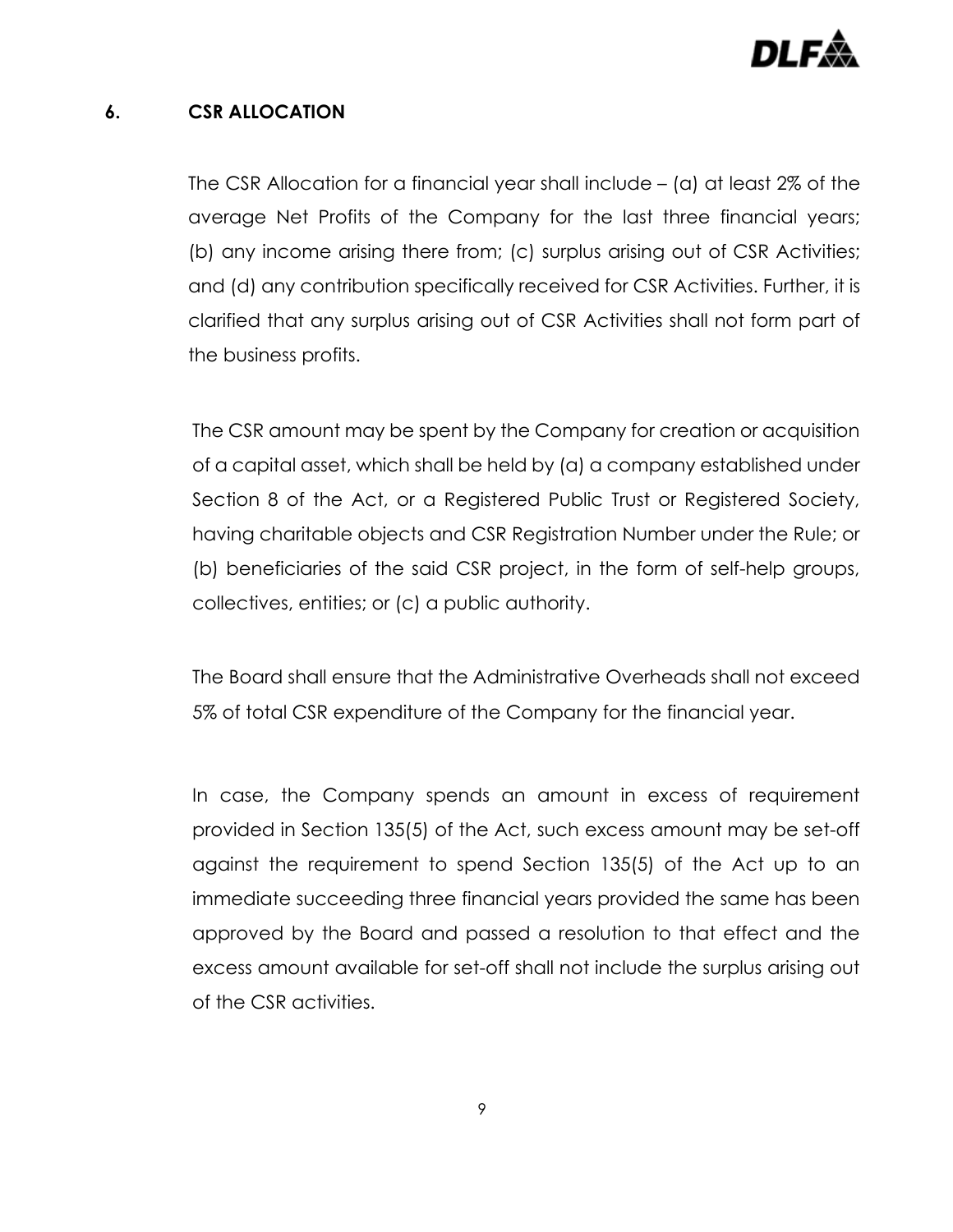

In case, the Company fails to spend the prescribed CSR amount in any financial year, the Board shall, in its report under Section 134(3)(o), specify the reasons for not spending the amount and, unless the unspent amount relates to any Ongoing Project, transfer such unspent amount to a Fund specified in Schedule VII to the Act, within a period of six months of the expiry of the financial year.

Further, any amount remaining unspent under Section 135(5) of the Act, pursuant to any Ongoing Project of the Company, fulfilling such conditions as may be prescribed, shall be transferred by the Company within a period of thirty days from the end of the financial year to a special account for that financial year in any scheduled bank to be called the 'Unspent Corporate Social Responsibility Account', and such amount shall be spent by the Company in pursuance of its obligation towards the Corporate Social Responsibility Policy within a period of three financial years from the date of such transfer, failing which, the Company shall transfer the same to a Fund specified in Schedule VII, within a period of thirty days from the date of completion of the third financial year.

Until a fund is specified in Schedule VII, the unspent CSR amount, if any, shall be transferred by the Company to any fund included in Schedule VII to the Act.

#### **7. CSR BUDGET**

The overall amount to be committed towards CSR will be approved by the Board upon the recommendation of the CSR Committee.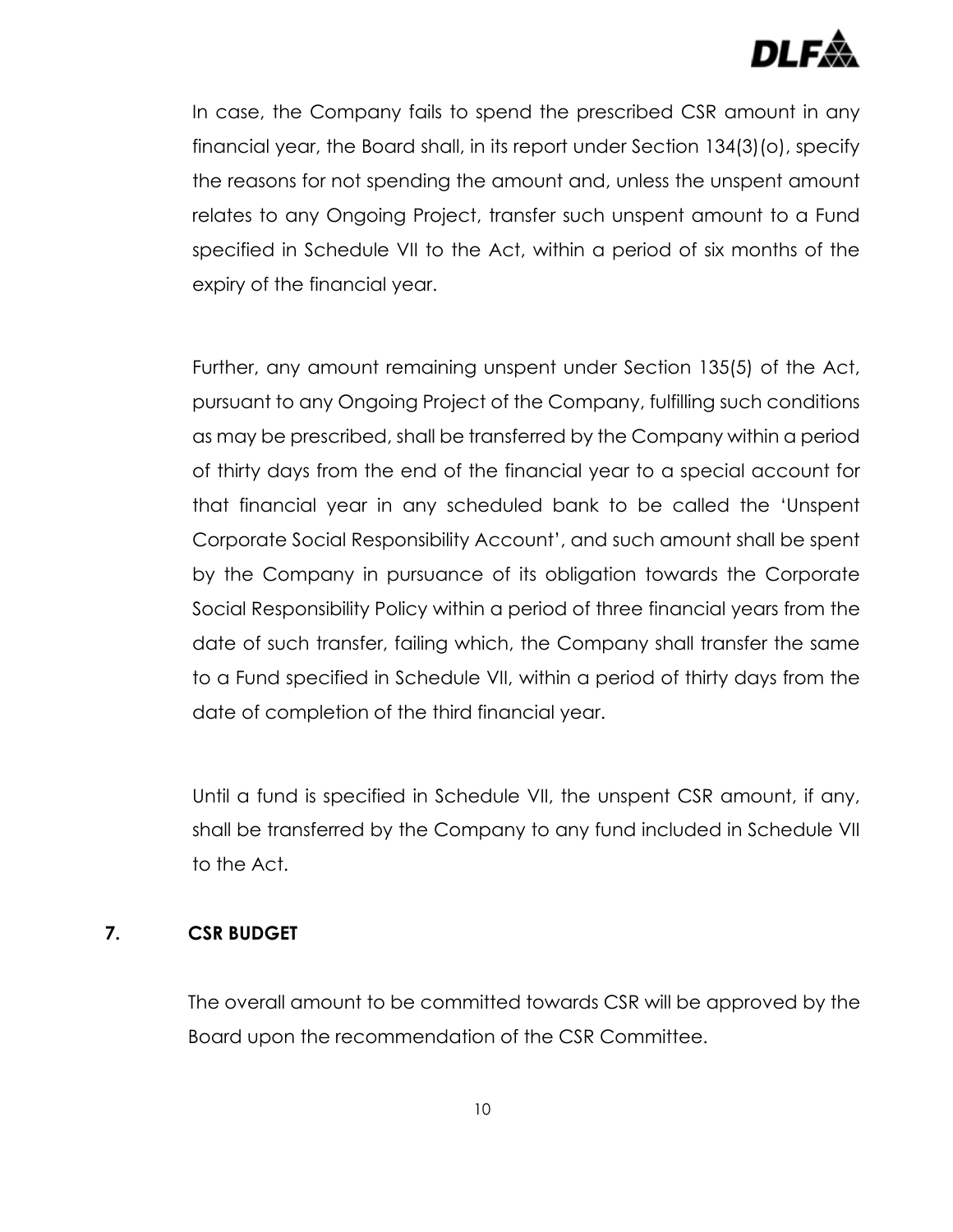

## **8. CSR ACTIVITIES**

The Company will undertake its CSR Activities in the following areas:

- 1. eradicating hunger, poverty and malnutrition, promoting health care including preventinve health care and sanitation including contribution to the Swach Bharat Kosh set-up by the Central Government for the promotion of sanitation and making available safe drinking water;
- 2. promoting education, including special education and employment enhancing vocation skills especially among children, women, elderly and the differently abled and livelihood enhancement projects;
- 3. promoting gender equality, empowering women, setting up homes and hostels for women and orphans; setting up old age homes, day care centres and such other facilities for senior citizens and measures for reducing inequalities faced by socially and economically backward groups;
- 4. ensuring environmental sustainability, ecological balance, protection of flora and fauna, animal welfare, agroforestry, conservation of natural resources and maintaining quality of soil, air and water including contribution to the Clean Ganga Fund set-up by the Central Government for rejuvenation of river Ganga.
- 5. protection of national heritage, art and culture including restoration of buildings and sites of historical importance and works of art; setting up public libraries; promotion and development of traditional art and handicrafts;
- 6. measures for the benefit of armed forces veterans, war widows and their dependents Central Armed Police Forces (CAPF) and Central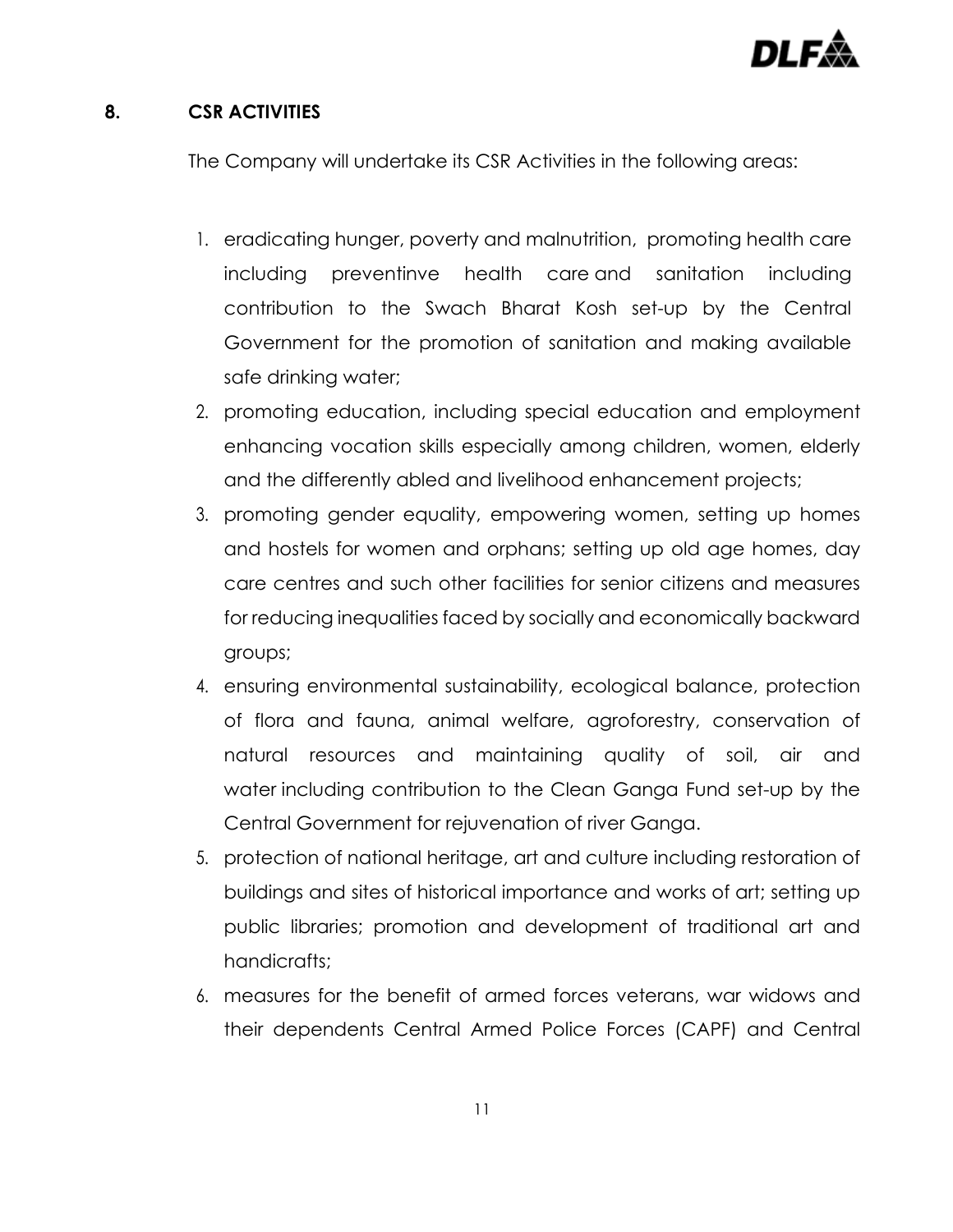

Para Military Forces (CPMF) veterans, and their dependents including widows;

- 7. training to promote rural sports, nationally recognised sports, paralympic sports and olympic sports;
- 8. contribution to the prime minister's national relief fund or Prime Minister's Citizen Assistance and Relief in Emergency Situations Fund (PM CARES Fund) or any other fund set up by the Central Government for socio economic development and relief and welfare of the schedule caste, tribes, other backward classes, minorities and women;
- 9. contribution to incubators or research and development projects in the field of science, technology, engineering and medicine, funded by Central Government or State Government or or Public Sector Undertaking or any agency of the Central Government or State Government; and contributions to public funded Universities, Indian Institute of Technology (IITs), National Laboratories and autonomous bodies established under Department of Atomic Energy (DAE); Department of Biotechnology (DBT); Department of Science and Technology (DST); Department of Pharmaceuticals; Ministry of Ayurveda, Yoga and Naturopathy, Unani, Siddha and Homoeopathy (AYUSH); Ministry of Electronics and Information Technology and other bodies, namely Defense Research and Development Organisation (DRDO); Indian Council of Agricultural Research (ICAR); Indian Council of Medical Research (ICMR) and Council of Scientific and Industrial Research (CSIR), engaged in conducting research in science, technology, engineering and medicine aimed at promoting Sustainable Development Goals (SDGs).
- 10. rural development projects including community/ social/ infrastructure creation intended for the general well being of society at large;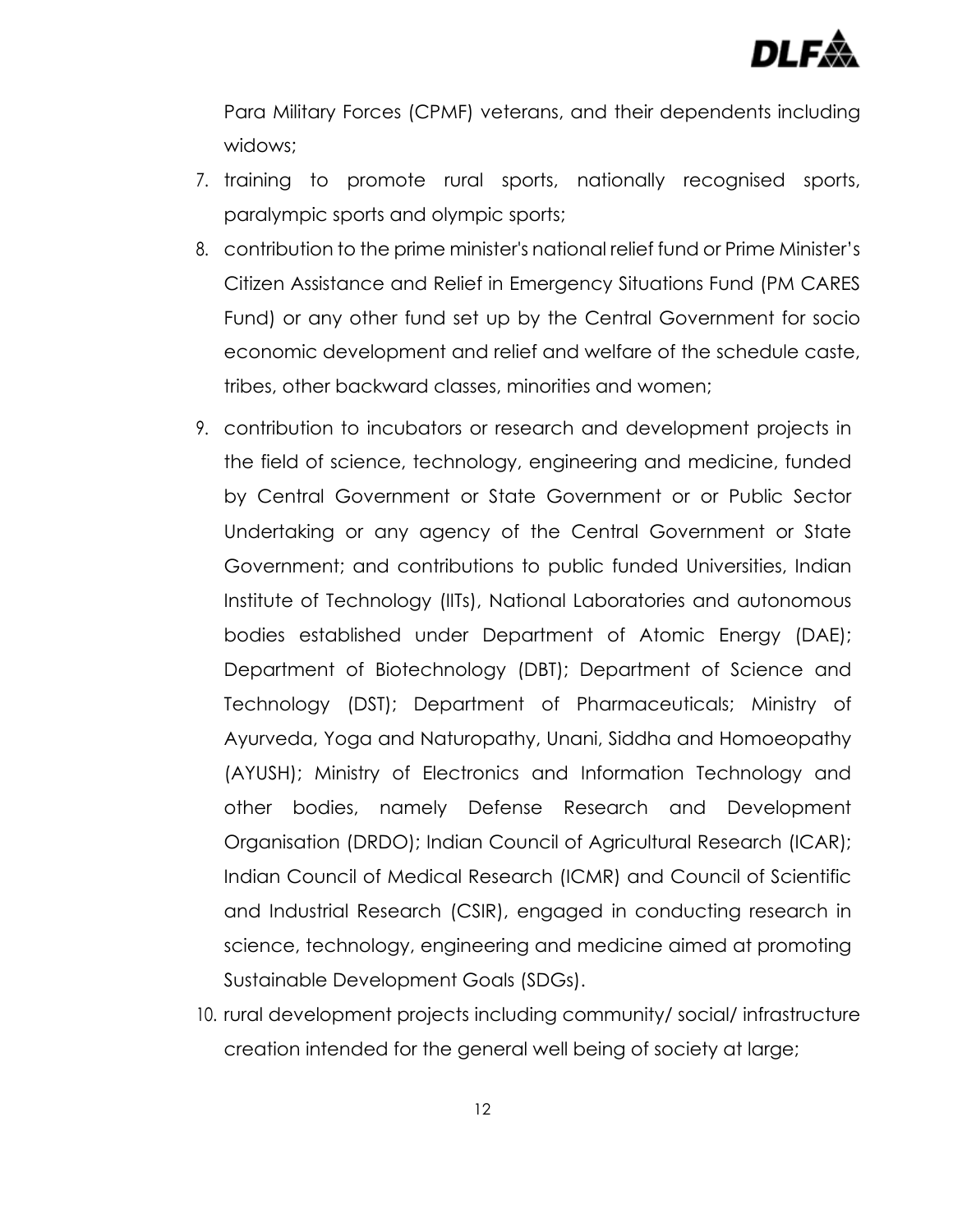

- 11. slum area development including social infrastructure projects in urban areas aimed at improving the well being and safety of the general public in such urban areas; and
- 12. disaster management, including relief, rehabilitation and reconstruction activities.

The CSR Committee shall formulate and recommend to the Board, an Annual Action Plan. The details of each of the CSR activities/ programmes undertaken during a financial year shall be set-out in the Annual Action Plan. The Board may alter the Annual Action Plan at any time during a financial year, as per the recommendation of the CSR Committee, based on the reasonable justification to that effect.

The Company shall give preference to the local area and areas around it where it operates, for undertaking/ implementing/ executing/ collaborating for CSR Activities.

#### **9. IMPLEMENTATION OF CSR ACTIVITIES**

The CSR activities identified by the CSR Committee and approved by the Board shall be implemented in a project mode through implementing agency(ies), which will entail charting the stages of execution through planned processes, measurable targets, mobilization and allocation of budgets and prescribed timelines. It also involves assigning of responsibility and accountability. Suitable documents/ agreements, if required, shall be entered into with the implementing agencies for the purposes of implementation of the CSR projects. The conditions of grant of amounts for all CSR activities and the break-up of the allocations shall be set-out and evaluated from time to time.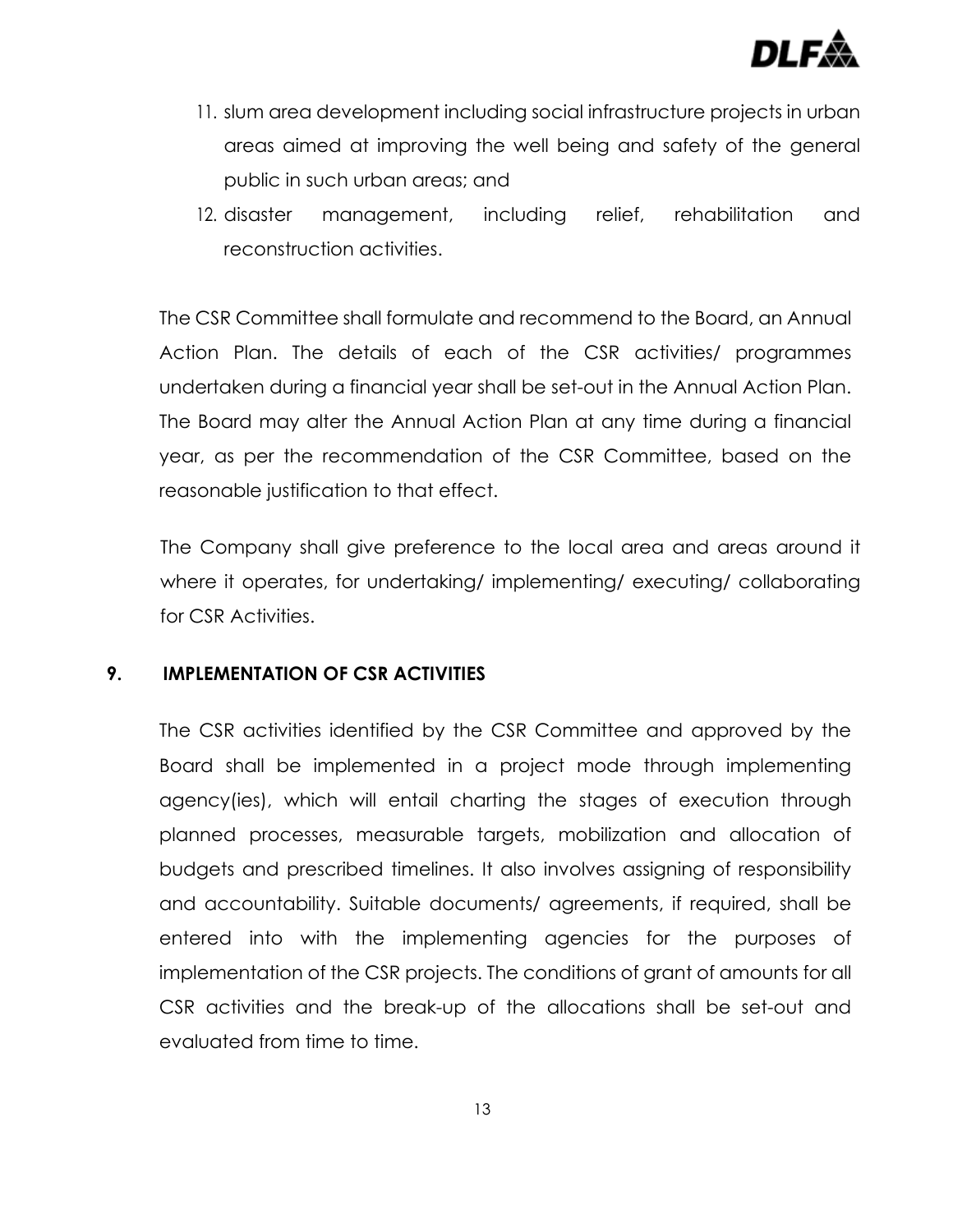

The Company may engage international organisations for designing, monitoring and evaluation of the CSR activities as per the CSR policy as well as for capacity building of its own personnel for CSR.

#### **10. MONITORING MECHANISM**

The CSR Committee will ensure a transparent monitoring mechanism for ensuring effective implementation of the CSR Activities proposed to be undertaken by the Company.

The CSR Committee will ensure that the CSR Activities are undertaken in compliance with this CSR Policy and in a project or programme mode with clearly defined project deliverables, implementation schedules, processes and budgets as given in the Annual Action Plan .

The CSR Committee will monitor the projects and programmes to ensure that they are being carried out in compliance with this CSR Policy and the Act. The CSR Committee shall also apprise to the Board of Directors about the progress of CSR project/ programmes/ activities including expenditure incurred by the implementing agency(ies) till the allocated budget is fully utilised.

In case of the Ongoing Project(s), the Board shall monitor the implementation of the project with reference to the approved timelines and year-wise allocation and shall be competent to make modifications, if any, for smooth implementation of the project within the overall permissible time period.

The Board shall satisfy itself that the funds so disbursed have been utilised for the purposes and in the manner as approved by it and the Chief Financial Officer shall certify to the effect.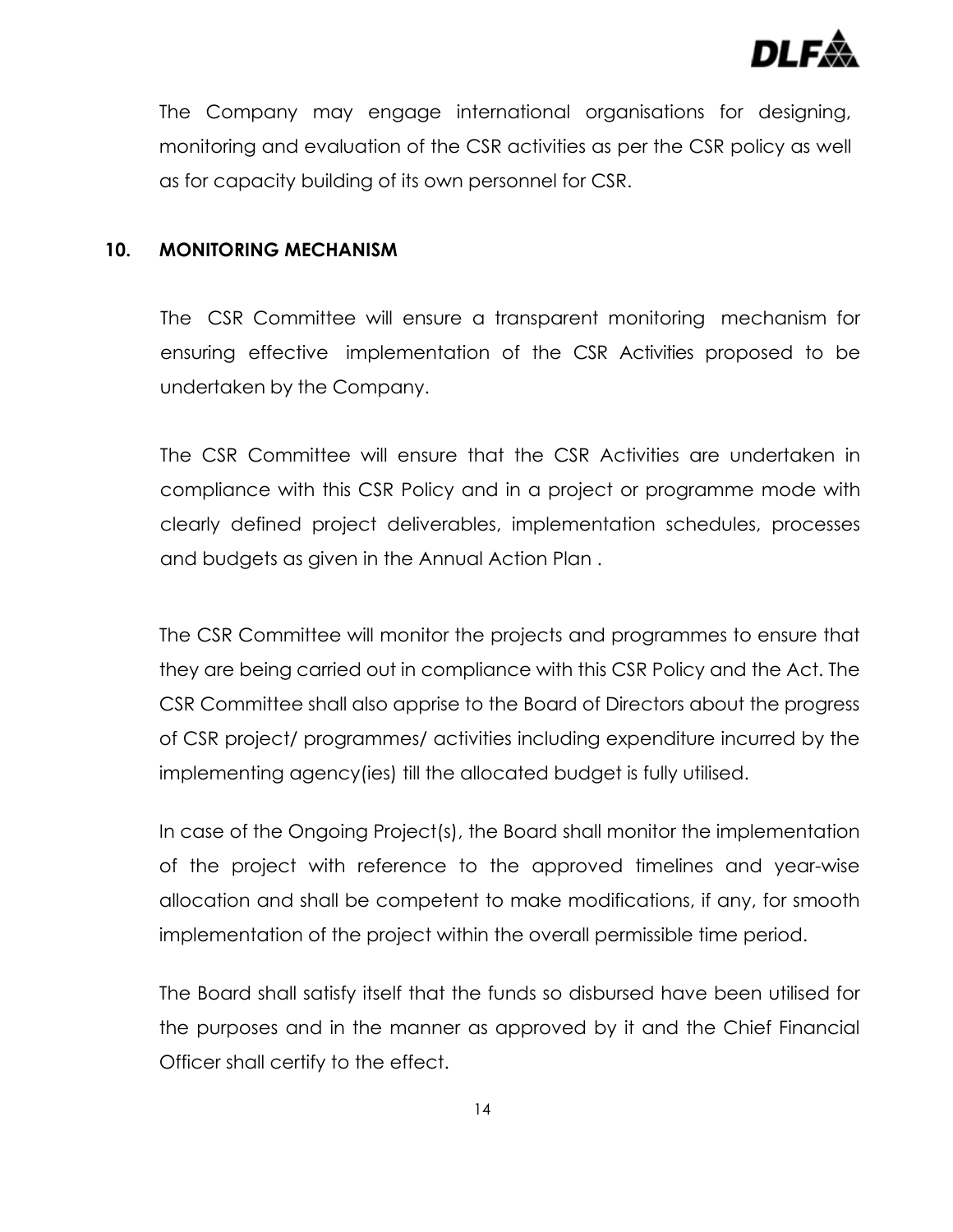

## **11. ROLE OF THE IMPLEMENTING AGENCY(IES)**

The implementing agencies, shall be responsible for:

- (i) Determining the modalities of execution including targets and timelines in consultation with the CSR Committee;
- (ii) Ensuring that implementation of all CSR Activities are being carried on in accordance with the above;
- (iii) Supervising the implementation of the CSR Activities and ensuring that the CSR Activities are undertaken in compliance with this CSR Policy with clearly defined project deliverables, implementation schedules, processes and budgets;
- (i) Undertaking impact assessment of the CSR Activities, as may be required;
- (iv) Maintaining documents and accounts pertaining to all CSR Activities of the Company;
- (v) Keep the CSR Committee updated on Implementation progress of CSR programs; and
- (vi) Assisting the CSR Committee in monitoring of CSR projects and preparation of the annual report on CSR.

## **12. CAPACITY BUILDING**

The Company may build CSR capacities by providing suitable training to its own personnel as well as those of implementing agencies through institutions.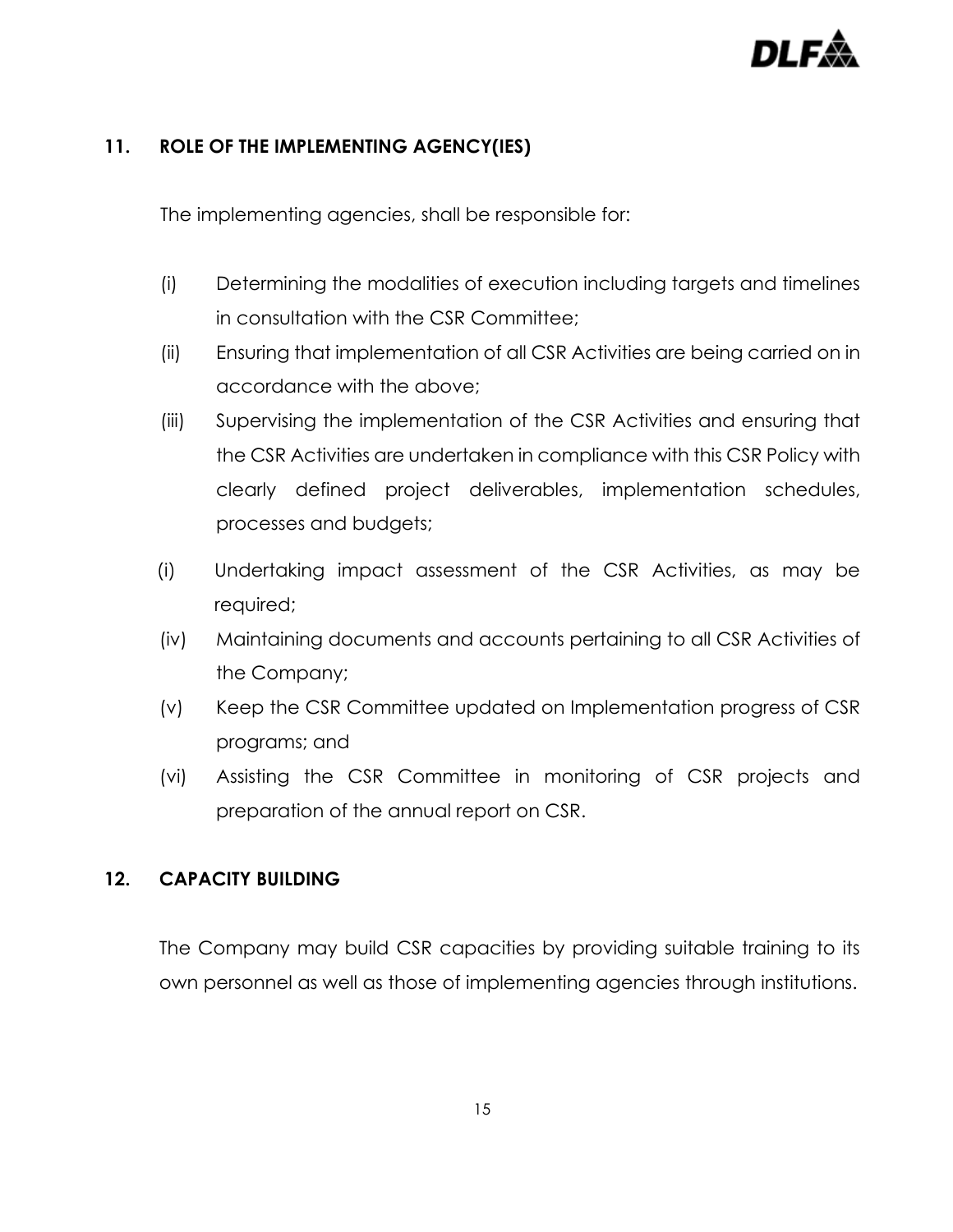

#### **13. IMPACT ASSESMENT**

In case, the Company has average CSR obligation of ₹ ten crore or more in pursuance of Section 135(5) of the Act, in the three immediately preceding financial years, it shall undertake impact assessment, through an independent agency, of its CSR projects having outlays of ₹ one crore or more, and which have been completed not less than one year before undertaking the impact study.

The impact assessment reports shall be placed before the Board and shall be annexed to the annual report on CSR.

In order to undertake impact assessment, the Company may incur an amount up to 5% of the total CSR expenditure for that financial year or ₹ fifty lakh, whichever is less and the same shall be considered as CSR expenditure for that financial year.

#### **14. DISCLOSURES**

The CSR Committee shall prepare an annual report on CSR, in the format prescribed under the Act and such report shall be included in the Board's report annexed to the financial statements. The report shall be signed by the Chairperson of the CSR Committee, Chief Executive Officer/ Managing Director/ Director of the Company.

The Company shall host the contents of the CSR Policy on its website in such manner as may be prescribed.

#### **15. AMENDMENTS**

The CSR Committee is empowered to recommend amendments or modifications to the CSR Policy including Annual Action Plan and such